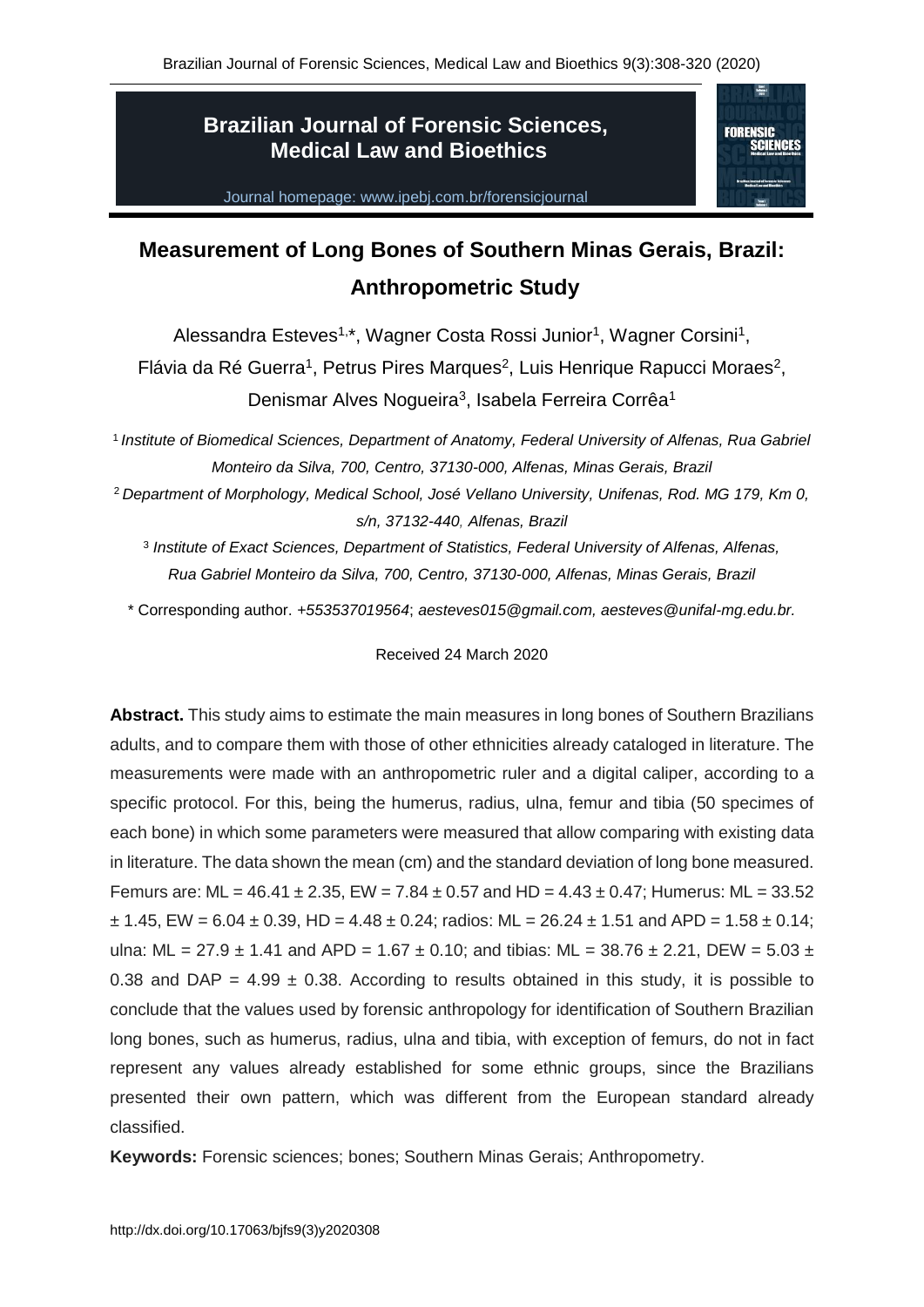#### **1. Introduction**

Forensic anthropology represents a dynamic and rapidly evolving complex discipline within physical anthropology. Academic roots extend back to early European anatomists but development coalesced in the Americas through high-profile court testimony, assemblage of documented collections and focused research<sup>1</sup>.

The use of anthropometry in forensic science and medicine dates back to 1882, with the need to identify individuals in various circumstances, such as natural, intentional and accidental deaths - war, air crashes, road and rail accidents, earthquakes, floods and fires<sup>2</sup>.

The Identification is of paramount importance in forensic cases where decomposed human bodies and human remains are brought to the Medical-Legal Institutes for examination. Bones provide a source of information about the individual's origins, offspring, sex, height, and age at death, helping to establish their identity<sup>3</sup>.

Bone anthropometry develops specific patterns in a population for identification of a biological profile in deceased or living individual. These patterns are created from qualitative observations, which compare the morphological differences in skeleton, and quantitative observations, which statistically measure and quantify these differences<sup>4</sup>. Thus, the anthropometric analysis of bones allows us to verify indispensable inferences about identity of victim, in a fast, reliable and accurate way, beyond using low cost equipment<sup>5,6</sup>. However, the methodologies must be validated for different populations due to ethnic differences, which are directly related to individual phenotype<sup>6,7</sup>.

The stature of present populations has undergone changes, possibly due to genetic combinations, general conditions of feeding, medical advances and influence of different environmental factors<sup>8</sup>. The most significant results showed that height difference between the highest and lowest populations was 19-20 cm, remaining the same for women and increasing for men a century later, despite substantial changes in ranking of countries<sup>9</sup>.

In Brazil, such parameters are used for measurement of bones, but there are no well-defined ethnic groups, causing a misunderstanding in use of these measurements, since they do not respond to Brazilian ethnic miscegenation. Thus, the correct identification of bones by Forensic Anthropology is compromised, as there are no standards that correspond to our population. Based on these facts, the importance in elaboration of Brazilian bone parameters is perceptible, starting from development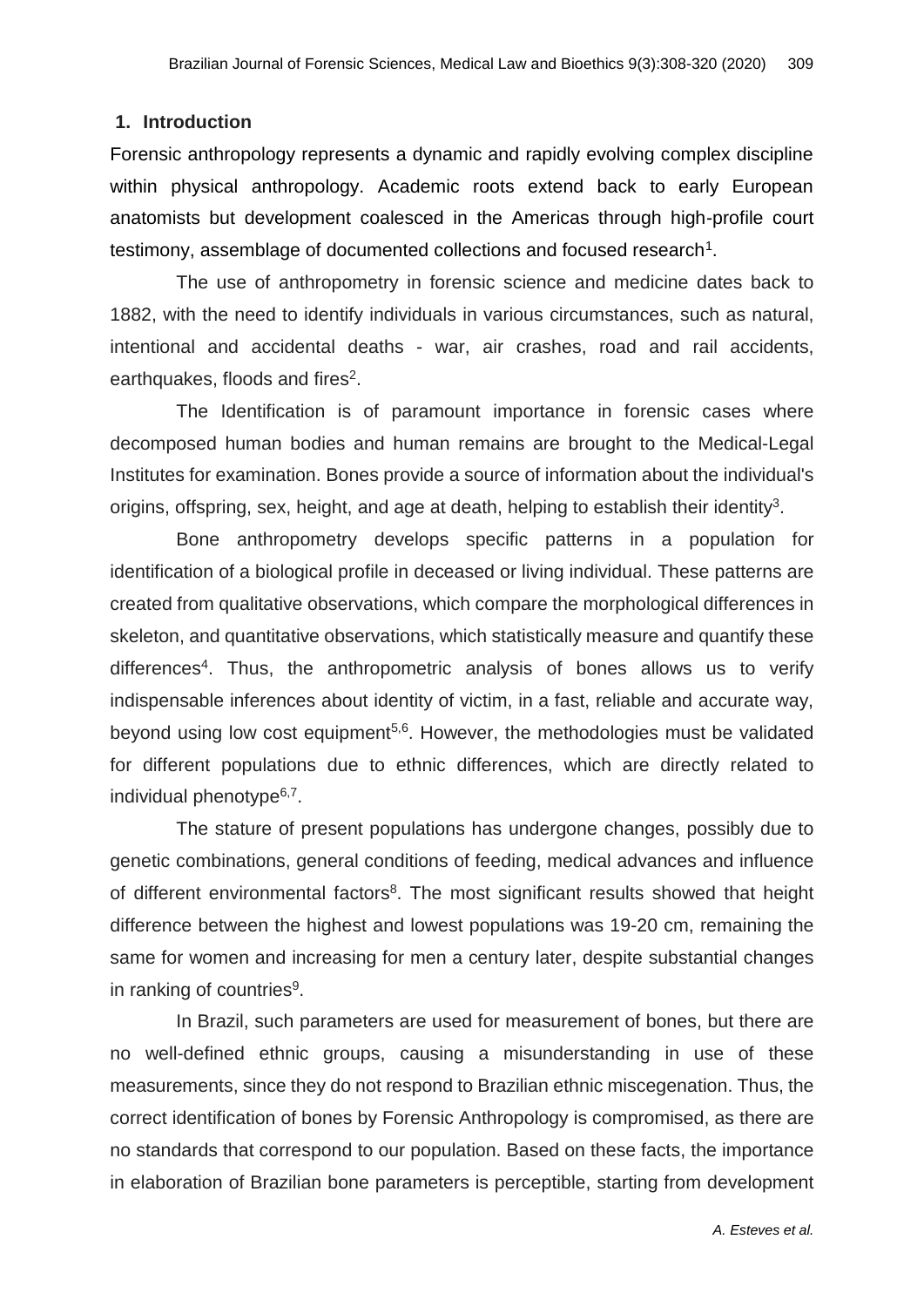of scientific research adapted to reality of legal medical Institutes and death verification services of our country.

According to Institute of Applied Economic Research (IAER), there was an increase in rate and number of homicides, from 2006 to 2016, in Brazil<sup>10</sup>. This increase occurred mainly in poorest and least developed states, where resources for the identification of cadavers are often very scarce; so, the criminal experts, both civilian police and scientific technical police, do not have advanced features, such as DNA analysis equipment, and need to use other more simpler methods to do reconnaissance. Also for these reasons, the need for elaboration of more precise Brazilian bone parameters increases, in order to correctly identify individuals.

For reasons presented, this study aims to evaluate the main measures of Brazilian adult long bones and to compare them with those of other ethnicities, already cataloged in the literature, comparing also with the osteometric tables, most used by forensic anthropology<sup>11,12</sup>.

#### **2. Material and methods**

In this work, were used 250 human natural long bones of young adults between 40 and 50 years, which compose the appendicular skeleton; of these humerus (n=50), radius  $(n=50)$ , ulnas  $(n=50)$ , femurs  $(n=50)$  and tibias  $(n=50)$  of these, 25 bones were on the left side and 25 bones on the right side, being excluded from measurements cut bones or with some anatomical variation.

Correct measurements were performed by a single evaluator at Anatomy Laboratories of Higher Education Institutions in Alfenas city (Southern Minas Gerais). The samples of these Anatomy Laboratories were collected from in the cemeteries of the city of Alfenas respecting the law 1.796 of December 9, 2016.

For the measurement of long bones used in this study, the same pattern of measures was used as referenced<sup>13,14,15</sup>. The measurements of maximum bone length were made with an anthropometric ruler (Carci®, São Paulo, Brasil), with values in centimeters (cm), while the distance obtained between some bone structures was performed with a digital caliper (Marberg®, China), with values in millimeters (mm) and, subsequently, converted to centimeters (cm); and followed the protocol described below: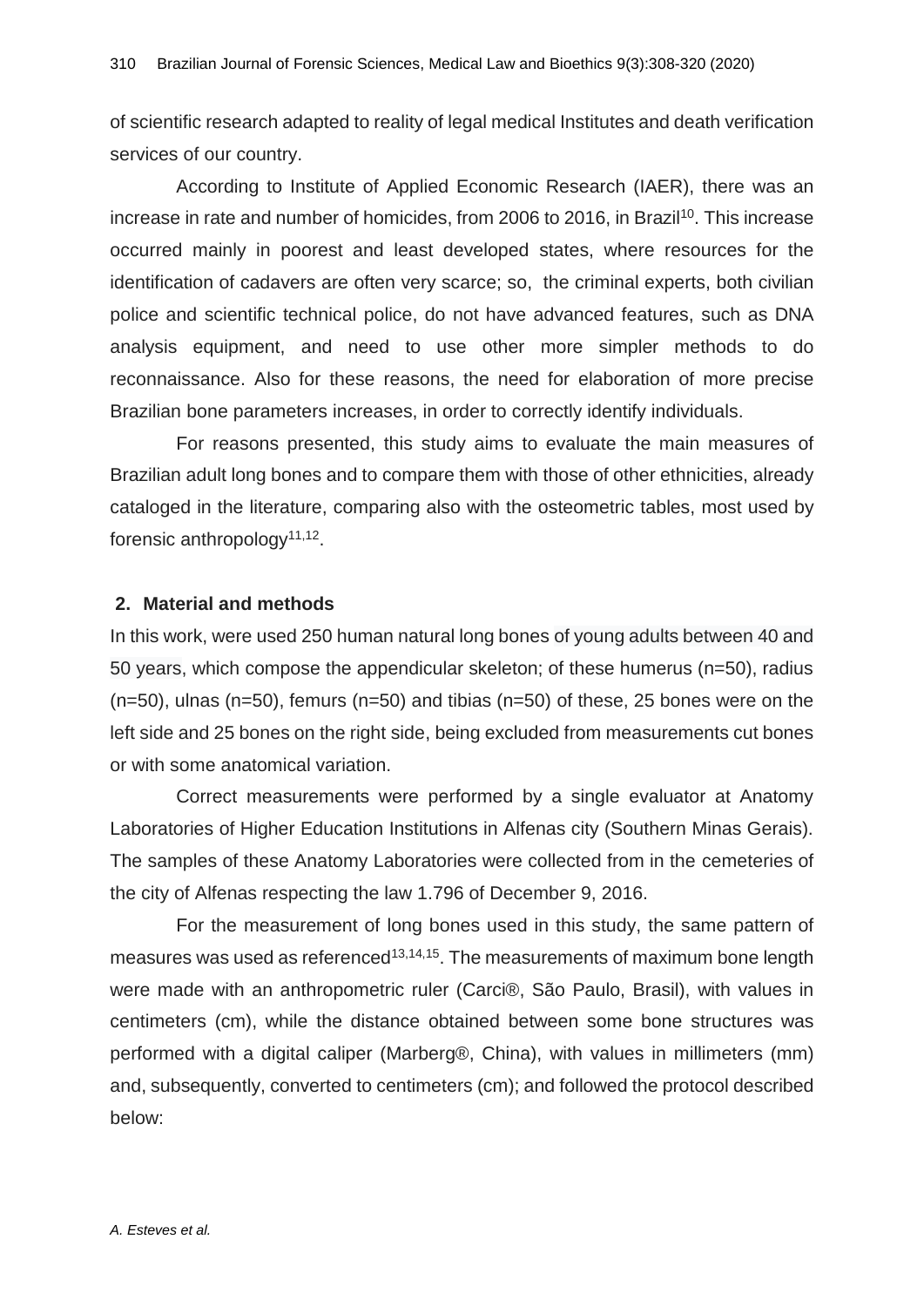# **2.1 Humerus (Figure 1A)**

Maximum length (ML): maximum distance obtained as of proximal end, from the head humerus to the distal end condyle of humerus.



**Figure 1.** Human bones, humerus, ulna and radius, respectively, with areas that were measured, being: **A (Humerus):** ML- maximum length; EW- Epicondillary width; HD-Diameter of the humerus head; **B (Ulna):** ML- Maximum length; APD- Anteroposterior diameter; **C (Radius):** ML- Maximum length; APD- Anteroposterior diameter. Source: Department of Anatomy/ ICB-Unifal-MG.

Epicondyle Width (EW): Maximum distance of humeral distal epiphysis, obtained between the medial epicondyle and lateral epicondyle.

Diameter of the humerus head (HD): Maximum distance from the most superior point on articular margin to the lowest point on margin of this surface, in humerus head.

# **2.2 Ulna (Figure 1B)**

Maximum length (ML): maximum distance obtained from proximal end (olecranon) to the distal end (ulna head).

Anteroposterior diameter (APD): obtained in middle third of ulna, where there is maximum projection between the interosseous border and posterior border of ulna.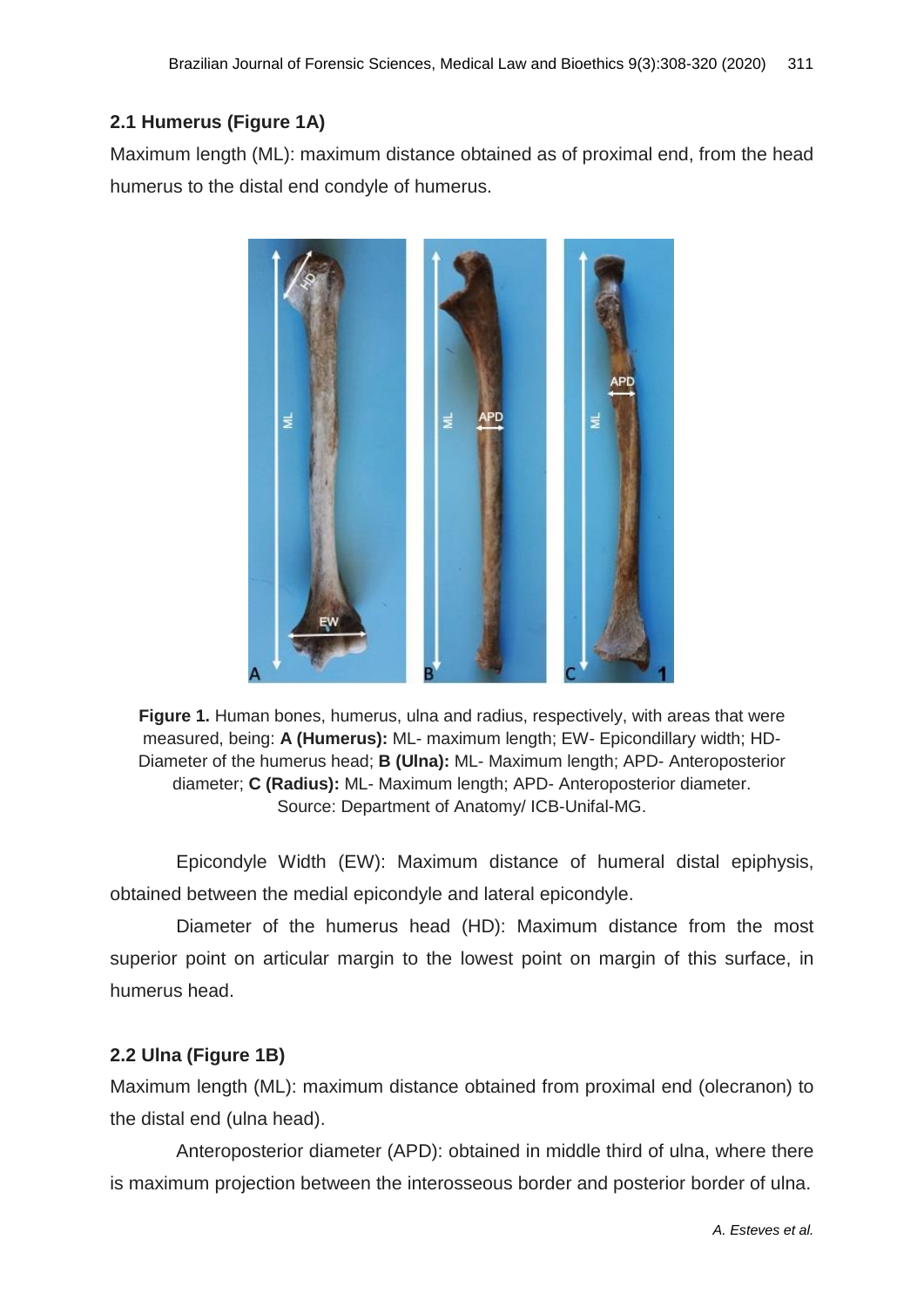# **2.3 Radius (Figure 1C)**

Maximum length (ML): maximum distance obtained between the most proximal point of radius head to most distal end of radial styloid process.

Anteroposterior diameter (APD): was obtained in middle third of radius, where there is the maximum projection of anterior border in relation to posterior border of radius.

# **2.4 Femur (Figure 2)**

Maximum length (ML): maximum distance from proximal end (greater trochanter) to the distal end of femoral condyles.

Epicondylar width (EW): maximum distance between the medial epicondyle and the lateral epicondyle, in distal epiphysis of femur.

Diameter of femur head (HD): maximum distance from the most superior point at the margin of articular surface, to the lowest point on margin of this surface, in head femur.



**Figure 2.** Human femur bone with measured areas. A: ML- maximum length; EW-Epicondillary width; B: Proximal epiphysis of femur bone (head and neck of femur), area that was measured HD- Diameter of the femur head. Source: Department of Anatomy / ICB-Unifal-MG.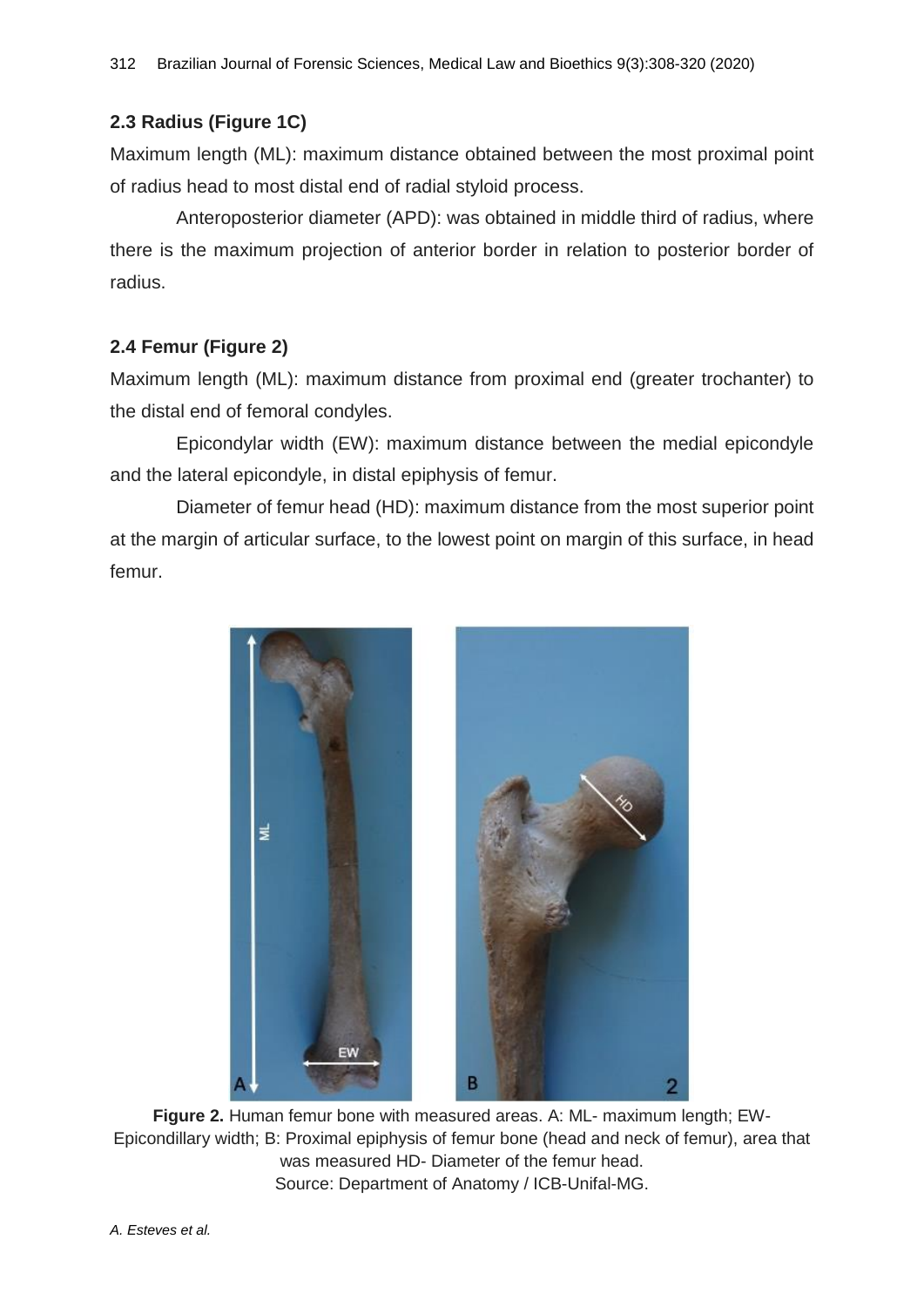### **2.5 Tibia (Figure 3)**

Maximum length (ML): maximum distance between proximal end (intercondylar eminence) to most distal end of tibia medial malleolus.

Distal width epiphysis (DEW): maximum distance from medial malleolus to most prominent point of fibular notch.

Anteroposterior diameter (APD): distance obtained from tibial tuberosity until to posterior intercondylar area.





**Figure 3.** Human tibia, with measured areas. A: ML- maximum length; DEW- distal epiphysis width; B: Proximal epiphysis of tibia (condylar area) with APD- Anteroposterior diameter. Source: Department of Anatomy/ ICB-Unifal-MG.

The GraphPad Prisma 7 program was used to analyze the data obtained, to verify the presence of significant interactions between the measured structures. The statistical analysis was performed by means analysis of maximum and minimum values and the means of each measurement obtained<sup>16</sup>.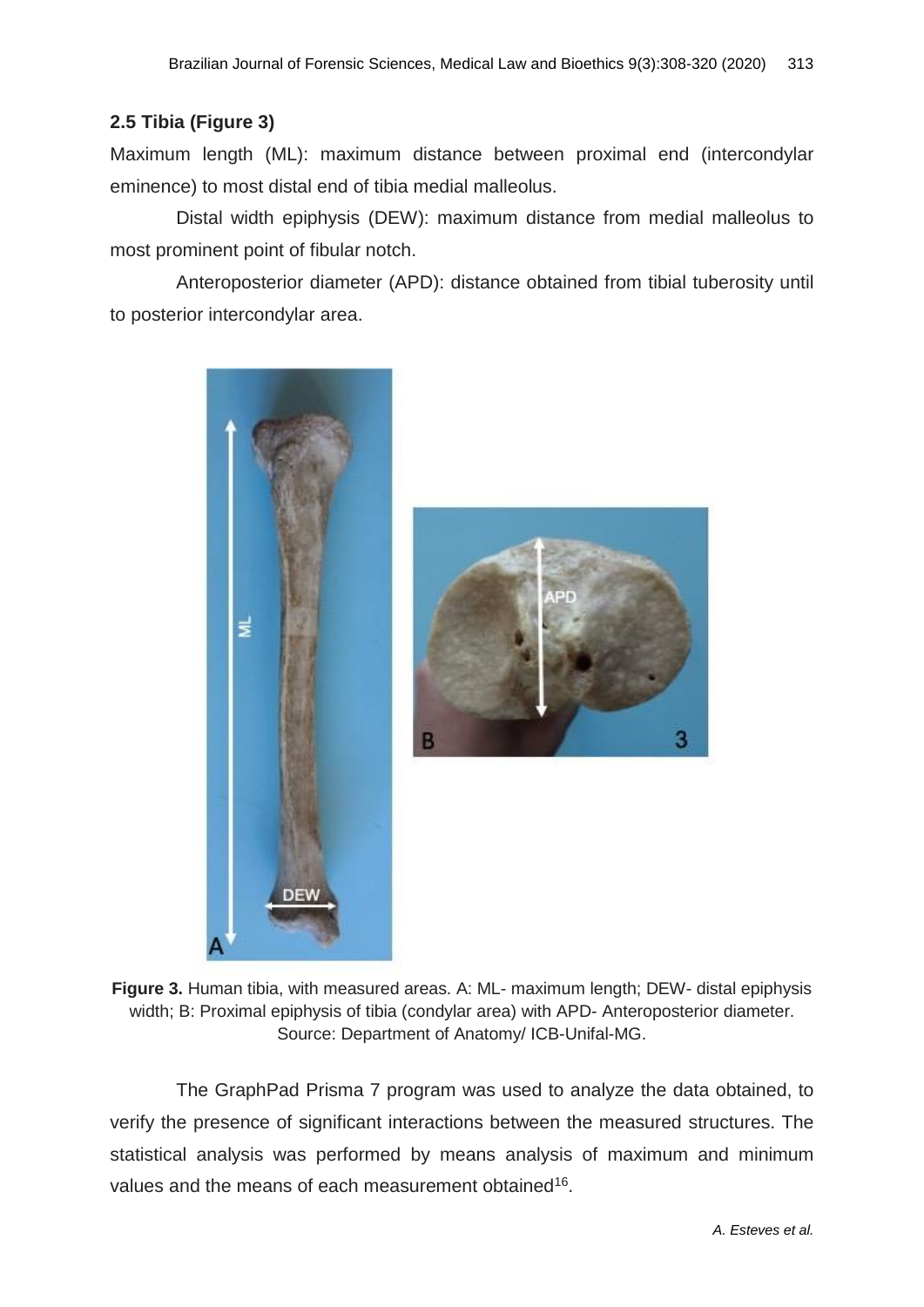### **3. Results**

The values of measurements, for each bone, are presented in form of graphs and tables for better visualization from obtained data. It is possible to observe that all values of standard deviations and standard error from mean are low, which confers reliability to data.

The figure 4 shows values obtained from humerus bones measures, referring to maximum length (ML), which ranged from 30.1 to 37.9 cm (mean 33.52 cm); the epicondyle width (EW) 5.01 to 6.69 cm (mean 6.04 cm); and the diameter of humerus head (HD) 4.07 to 4.93 cm (mean 4.48 cm).



**Figure 4.** Graph and table representing the mean values, standard deviation and standard error of mean found in humerus. Being: ML-maximum bone length; EW-epicondylar and HDdiameter of humerus head.

The Figure 5 shows values obtained in radius and ulna bones, referring to maximum length (ML), which ranged from 22.3 to 30.4 cm (mean 26.24 cm) on radius and from 23.6 a 31.9 cm (mean 27.9 cm) on ulna; and for anteroposterior diameter (APD), which ranged from 1.34 to 1.96 cm (mean of 1.58 cm) in radius and 1.46 to 1.89 cm (mean of 1.67 cm) in ulna .

Figure 6 shows respectively the statistical values found in femurs referring to maximum length (ML), which varied from 37.9 to 49.8 cm (mean 46.41 cm); (EW) 6.22 to 8.82 cm (mean 7.84 cm) and diameter of femur head (HD) 2.48 to 5.12 cm (mean 4.43 cm).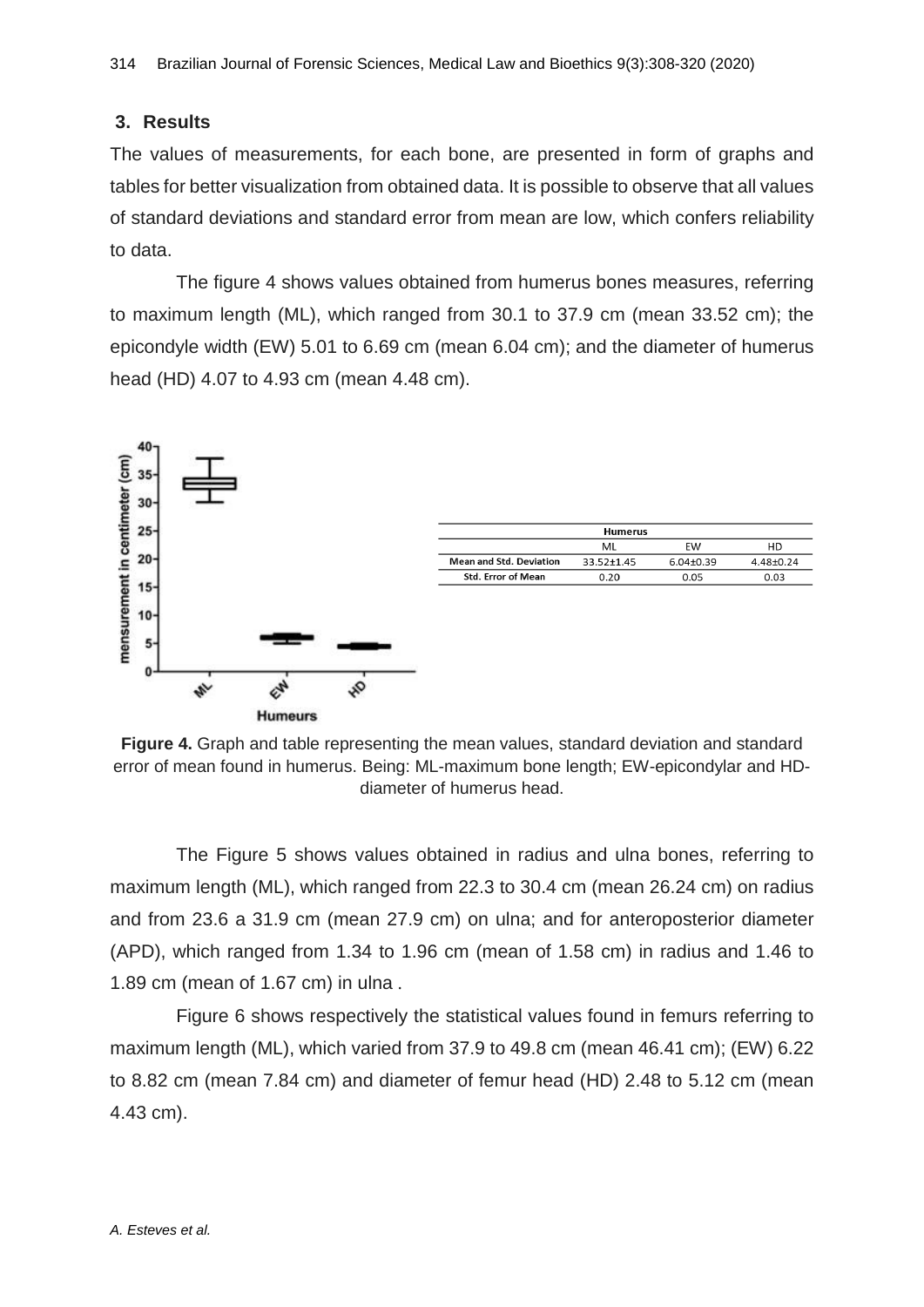

**Figure 5**. A-Graph and table representing the values of mean, standard deviation and standard error from mean found in radius bone; and B-Graph and table representing the values of mean, standard deviation and standard error from average found in ulna bone. Being: ML-maximum bone length; APD- anteroposterior diameter.



|                                | <b>Femurs</b> |           |               |
|--------------------------------|---------------|-----------|---------------|
|                                | ML            | <b>FW</b> | HD            |
| <b>Mean and Std. Deviation</b> | 46.41+2.35    | 7.84+0.57 | $4.43 + 0.47$ |
| <b>Std. Error of Mean</b>      | 0.33          | 0.08      | 0.06          |

**Figure 6.** Graph and table representing the values of mean, standard deviation and standard error from average found in femur bone. Being: ML-maximum bone length; EW-epicondylar and HD-diameter femur head.

Figure 7 shows the values obtained in tibia, referring to maximum length (ML), which ranged from 34 to 43.5 cm (mean 38.72 cm); the width of distal epiphysis (DEW),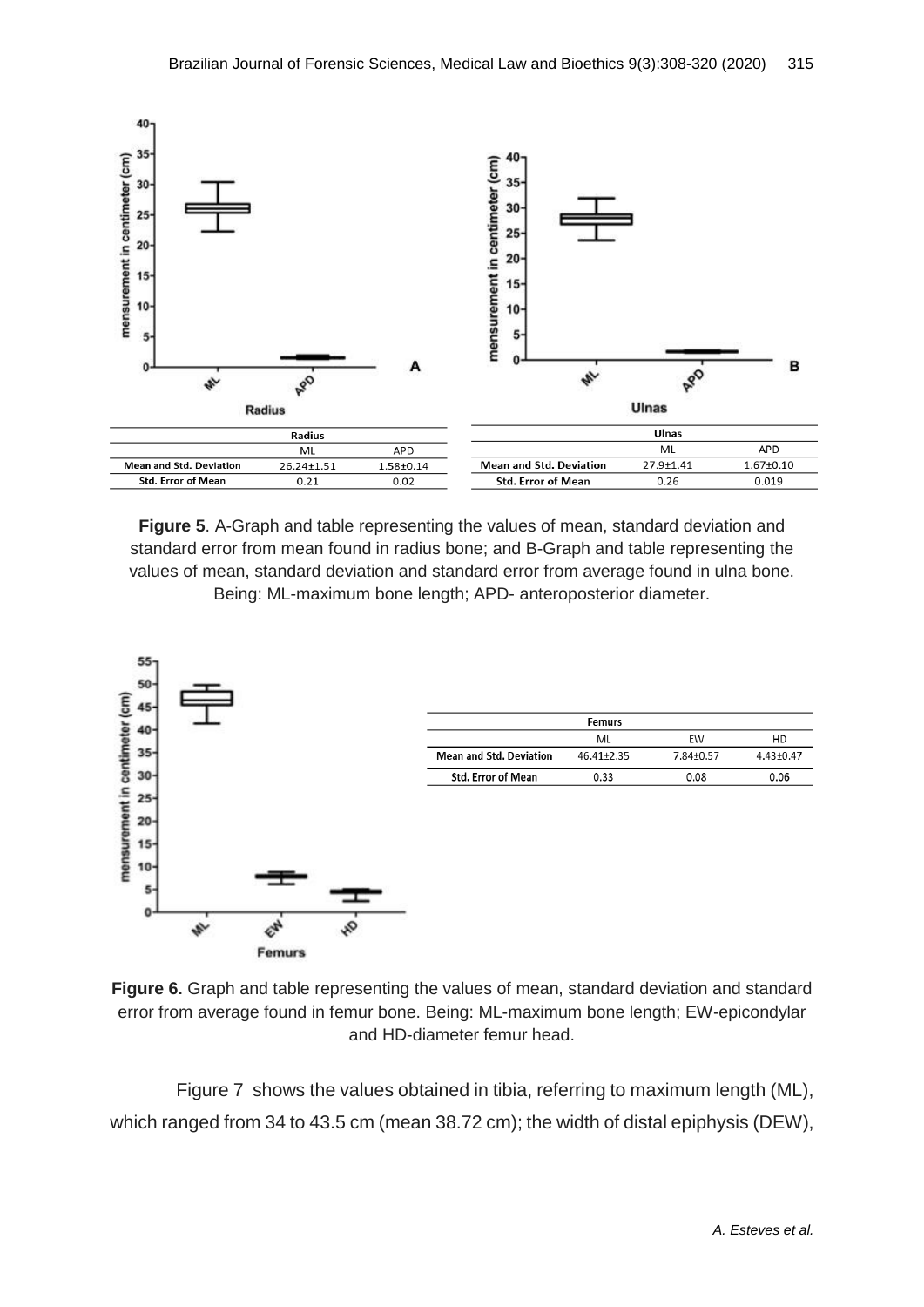which ranged from 4.30 to 5.74 cm (mean of 4.97 cm); and the anteroposterior diameter (APD), ranging from 4.00 to 5.76 cm (mean of 4.96 cm).



| Tibias                    |            |               |               |  |  |
|---------------------------|------------|---------------|---------------|--|--|
|                           | MI         | <b>DFW</b>    | APD           |  |  |
| Mean and Std. Deviation   | 38.72+1.94 | $4.97 + 0.37$ | $4.96 + 0.39$ |  |  |
| <b>Std. Error of Mean</b> | 0.32       | 0.06          | 0.06          |  |  |

**Figure 7.** Graph and table showing the values of mean, standard deviation and standard error of average found in tibia. Being: ML-maximum bone length; DEW-width of distal epiphysis and APD-anteroposterior diameter of tibia.

The results of this work also show values referring to comparison of data obtained from maximum length averages of all bones with the data presented by $11,12$ . Regarding these data, significant differences in the humerus, radius, ulna and tibia bones were observed, and did not show significant differences related to femur bone. This is shown in Figure 8.

#### **4. Discussion**

A study analyzed the maximum length of humerus and femurs in 200 Portuguese cadavers. The mean maximum humerus and femur lengths of cadavers were 31.22 cm and 42.93 cm, respectively<sup>14</sup>. In this case, it is possible to observe difference of results obtained in this study, in which the humerus had mean values from maximum length of 33.52 cm and the femurs of 46.41 cm.

Another study analyzed only humerus of Greek nationality individuals. There were 168 bones measured, with mean values from maximum length of 30.73 cm, head diameter of 4.37 cm and epicondylar width of 5.8  $cm<sup>17</sup>$ . The same values of maximum length (33.52 cm) and epicondyle width (6.04 cm) obtained in bones found in Brazilian territory were very different from values found by the cited authors.

In a study carried out only femurs of Indian origin. There were 280 bones, with a maximum length average of 42.68 cm, head diameter of 4.28 cm and epicondylar width of 7.27 cm<sup>18</sup>. It is possible to observe, in relation to results of this study, a greater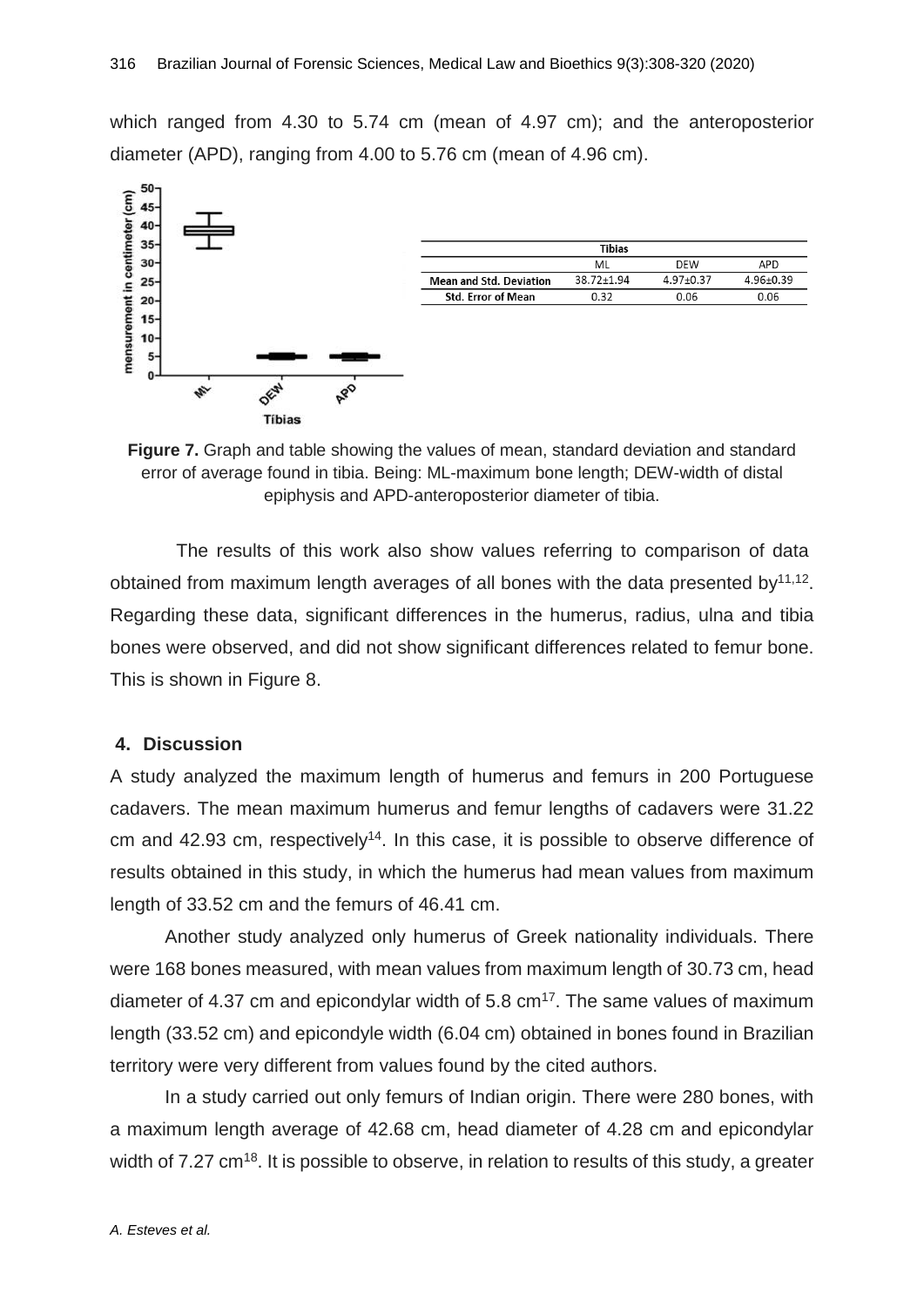discrepancy in values of maximum length (46.41 cm), while the values of femoral head diameter (4.43 cm) and epicondly width (7.84 cm) are closer.



|                              | <b>Etienne-Rollet</b> | Orfila   | <b>Brazilian</b> |  |  |
|------------------------------|-----------------------|----------|------------------|--|--|
| Maximum length averages (cm) |                       |          |                  |  |  |
| Femur                        | 43,37cm               | 43,15cm  | 46,41cm          |  |  |
| Tibia                        | 34,97 cm              | 36,20 cm | 38,72cm          |  |  |
| <b>Humerus</b>               | 31,25 cm              | 30,80 cm | 33,52cm          |  |  |
| <b>Radius</b>                | 22,83 cm              | 22,80 cm | 26,24cm          |  |  |
| Ulnas                        | 24,46 cm              | 25,20 cm | 27,90cm<br>B     |  |  |

**Figure 8.** A-graphs of comparisons from values presented by Etienne-Rollet (1888), Orfila (1828) and the values obtained in this work.

\* significant differences from values of this work with the other groups, compared for each bone analyzed. B-table with the means of each group compared.

Another study, presented data referring to maximum lenght measurement of humerus and tibias in Bulgarians. The values were 32.5 cm and 35.46 cm, respectively<sup>19</sup>. It is possible to observe a significant difference in values of tibias (38.72 cm), but in relation to maximum length of humerus, the values were very close (33.52 cm) to those found in this study.

Duyar and Pelin<sup>20</sup> showed, in 121 tibias of Turkish origin, that average of maximum length values was 38.98 cm, a value very close to what was found in this work. However, this does not make it possible to affirm a likelihood between Brazilians and Turks, since a larger sampling and with more parameters of comparison would be necessary.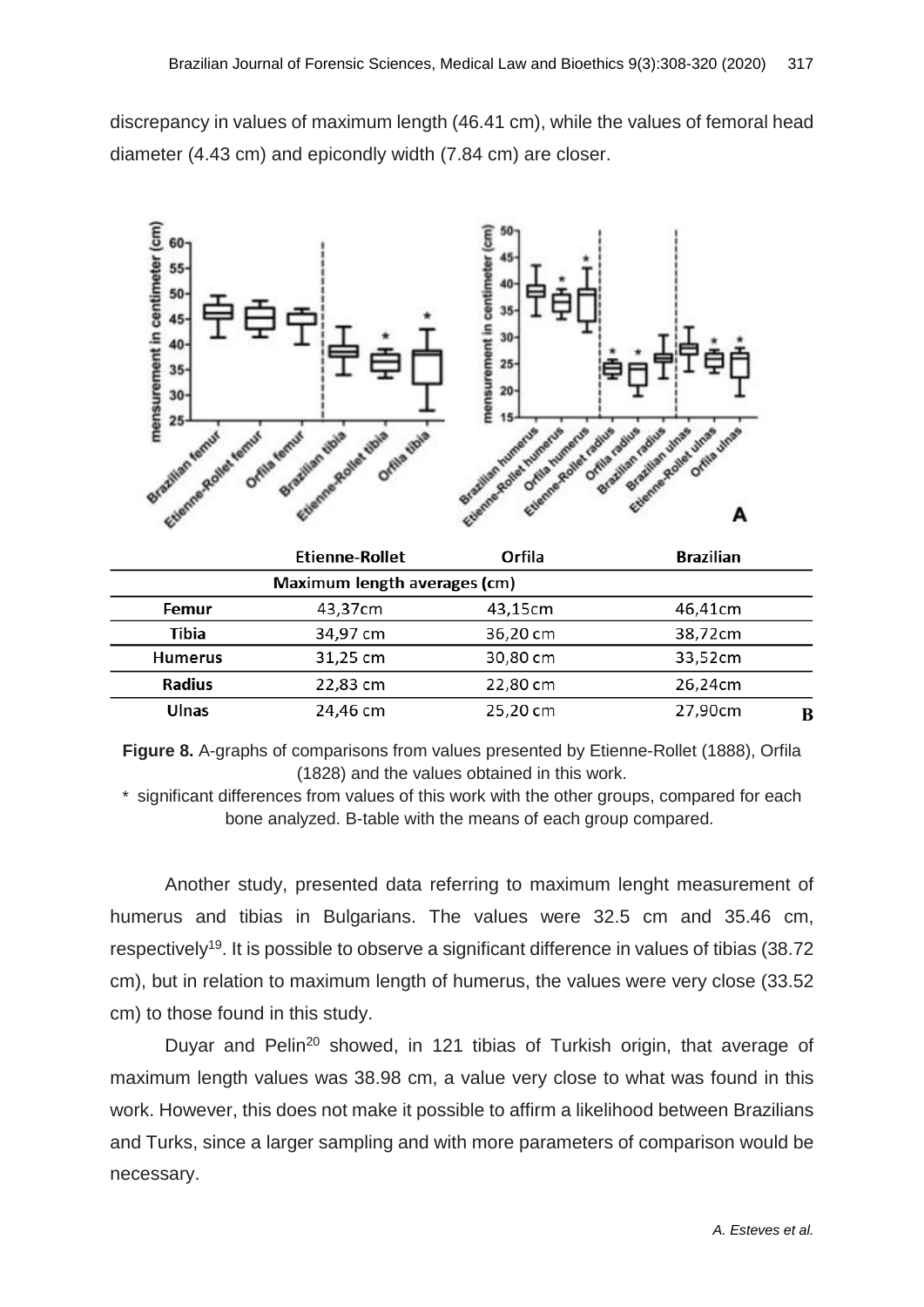Krüger, L'abbé and Stull<sup>21</sup> analyzed the maximum length of 360 African bones, being humerus (31.25 cm), radius (23.88 cm), ulnas (25.66 cm) and femurs (44.25 cm); also evaluated the epicondylar width and the diameter from heads of humerus (5.9 cm and 4.25 cm, respectively), as well as the femurs (7.66 cm and 4.38 cm, respectively), besides the anteroposterior diameter of radius (1.18 cm). When comparing the values found by authors with the results obtained in this study, very relevant differences are observed for maximum length values of all bones studied.

Garmendia, Sánchez-Mejorada and Gómez-Valdés<sup>22</sup>, measured the maximum length of humerus (29.94 cm), femurs (41.49 cm) and tibias (34.68 cm) of 86 Mexican adult cadavers. The values found from analysis of Brazilian bones in this study were very distinct, being for humerus 33.52 cm, for femurs 46.41 cm and for tibias 38.76 cm.

Already Muñoz et al.<sup>23</sup>, when analyzing the maximum bone length of 104 adult cadavers from Spanish origin, found mean values for humerus of 30.88 cm, for femurs 45.02 cm, for tibias 36.95 cm, for radius 23.65 cm and for ulnas 22.57 cm. From this analysis it is possible to observe that data obtained in this work referring to humerus (33.52 cm), tibias (38.76 cm), radius (26.24 cm) and ulnas (27.90 cm) are very different from those results found by Muñoz et al. However, when femur values are compared (46.41 cm), this difference is less significant.

The European tables of Rollet<sup>11</sup> and Orfila<sup>12</sup> are most used by forensic anthropology in identification of human bones. What can be observed is that when comparing the mean maximum bone length presented by Rollet<sup>11</sup> and Orfila<sup>12</sup> with the values obtained in this work, there is a significant difference for humerus, radius, ulna and tibia bones. This did not occur with femur values and may suggest that use of femurs values is more reliable. The difference in values observed from comparison of results obtained with cited authors can be explained by the extensive ethnic miscegenation in Brazil.

### **5. Conclusion**

According to results obtained in this study, it is possible to conclude that the values used by forensic anthropology for identification of Brazilian long bones, do not in fact represent any values already established for some ethnic groups, since the Brazilians presented their own pattern, which was different from the European standard already classified. Therefore, the importance of new studies to determine regional groups in the country is emphasized, with new configurations of their indexes.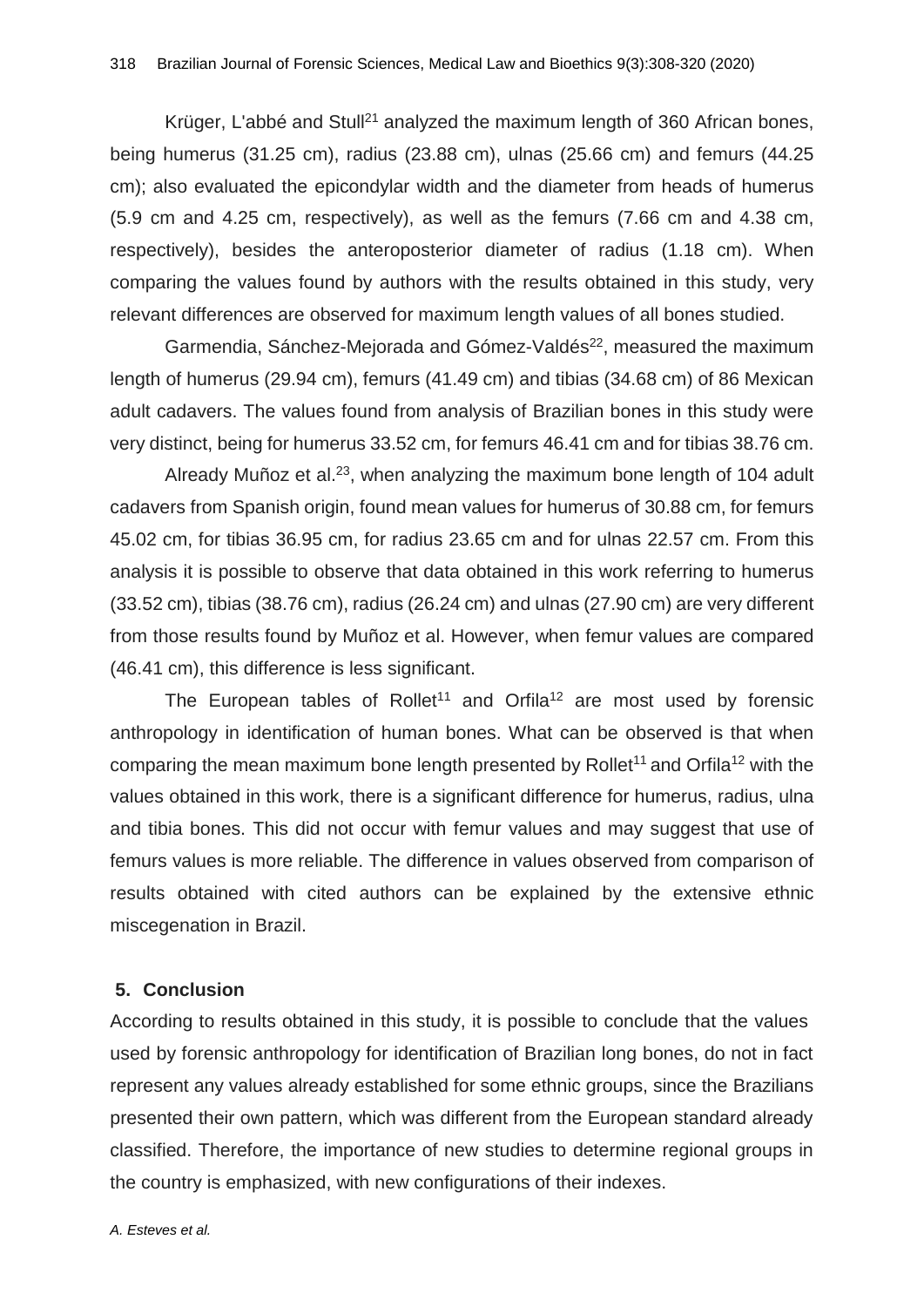### **Declaration of competing interest**

The authors declare that they have no competing interest.

### **References**

- 1. Ubelaker DH. A history of forensic anthropology, American Journal of Physical Anthropology 2018; 165: 915-923. [https://doi.org/10.1002/ajpa.23306.](https://doi.org/10.1002/ajpa.23306) <https://doi.org/10.1002/ajpa.23306>
- 2. Krishan K. Anthropometry in Forensic Medicine and Forensic Science Forensic Anthropometry, The International Journal of Forensic Science 2007; 2: 1-14. <https://doi.org/10.5580/1dce>
- 3. Krishan K. et al. A review of sex estimation techniques during examination of skeletal remains in forensic anthropology casework, Forensic Science International 2016; 261: 165. <https://doi.org/10.1016/j.forsciint.2016.02.007>
- 4. Hemi N, **[Flavel](https://www.ncbi.nlm.nih.gov/pubmed/?term=Flavel%20A%5BAuthor%5D&cauthor=true&cauthor_uid=23806341)** A, Ishak NI, [Franklin](https://www.ncbi.nlm.nih.gov/pubmed/?term=Franklin%20D%5BAuthor%5D&cauthor=true&cauthor_uid=23806341) D. Sex estimation using anthropometry of feet and footprints in a Western Australian population, Forensic Science International 2013; 231: 401-406. <https://doi.org/10.1016/j.forsciint.2013.05.029>
- 5. Kemkes-Grottenthaler A. The reliability of forensic osteology a case in point, Forensic Science International 2001; 117: 65-72. [https://doi.org/10.1016/S0379-0738\(00\)00450-3](https://doi.org/10.1016/S0379-0738(00)00450-3)
- 6. Carvalho SPM et al. Validation of a physical anthropology methodology using mandibles for gender estimation in a Brazilian population, Journal of Applied Oral Science 2013; 21: 358- 362. <https://doi.org/10.1590/1678-775720130022>
- 7. Carvalho ACA et al. Métodos de análise da maturação óssea e estimativa da idade, Revista de Ciências Médicas e Biológicas 2010; 9: 95-103. <https://doi.org/10.9771/cmbio.v9i1.4740>
- 8. Borborema ML. Determinação da estatura por meio da medida de ossos longos e secos dos membros inferiores e dos ossos da pelve [dissertation]. Piracicaba, SP: Faculdade de Odontologia de Piracicaba, 2007.
- 9. NCD-RISC. A century of trends in adult human height, Elife 2016;5: e13410. <https://doi.org/10.7554/eLife.13410>
- 10. IPEA, Atlas da violência 2018. Disponível em:<http://www.ipea.gov.br/portal/index.php?option=com\_content&view=article&id=33410 &Itemid=432>. (acessed March 3, 2018).
- 11. Rollet F. De la mensuration dês os longs dês membres. Paris: Lyon, 1888.
- 12. Orfila MJB. Leçons de médicine légale. 2<sup>nd</sup>. ed. Paris: Béchet, 1828.
- 13. Albanese. JA Method for Estimating Sex Using the Clavicle, Humerus, Radius, and Ulna, Journal of Forensic Sciences 2013; 58: 1413–1419. <https://doi.org/10.1111/1556-4029.12188>
- 14. Mendonça MC. Estimation of height from the length of long bones in a Portuguese adult population, American Journal of physical anthropology 2000; 112: 39-48. [https://doi.org/10.1002/\(SICI\)1096-8644\(200005\)112:1<39::AID-AJPA5>3.0.CO;2-#](https://doi.org/10.1002/(SICI)1096-8644(200005)112:1%3C39::AID-AJPA5%3E3.0.CO;2-)